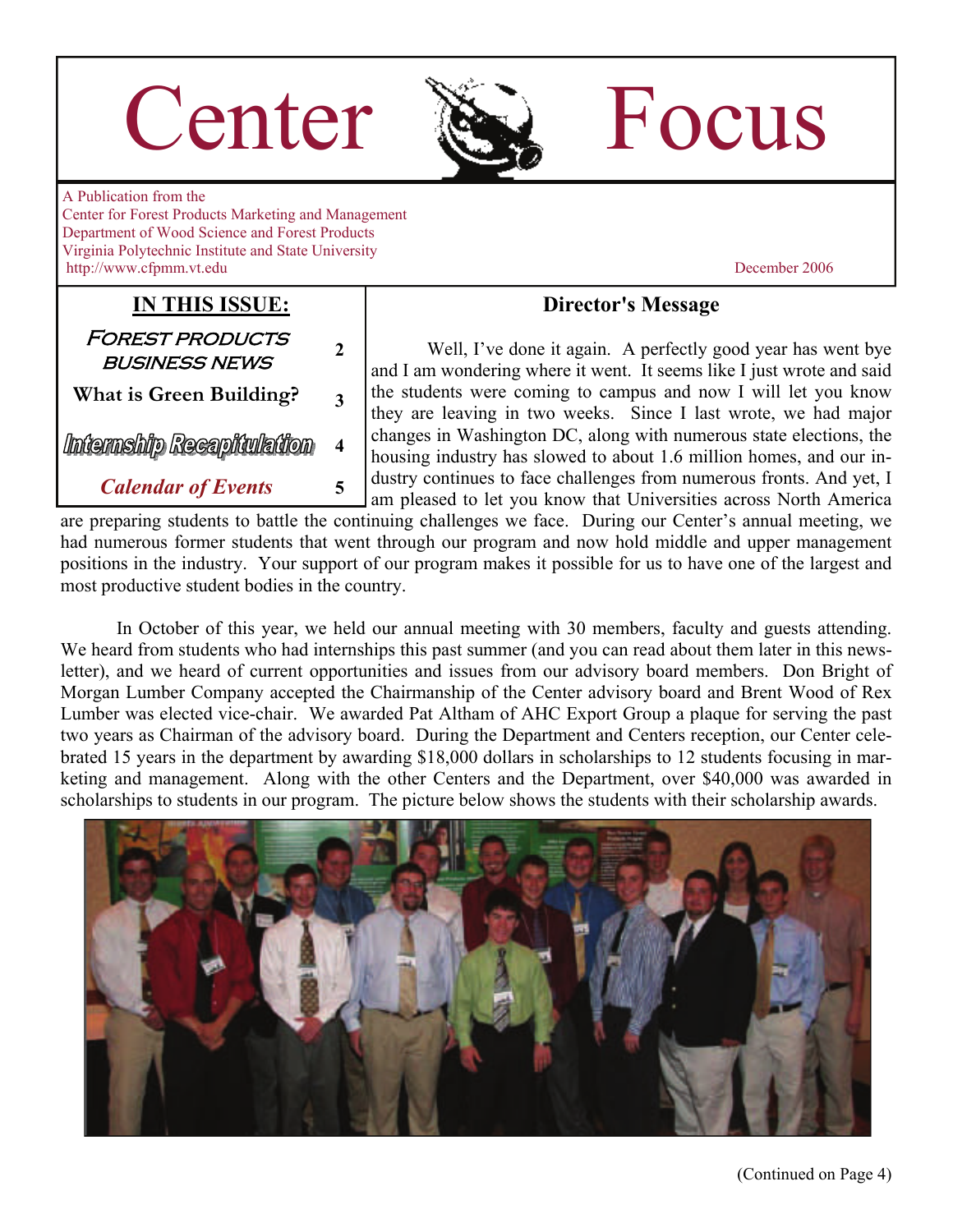## Forest products business news

- The Fraenkel Company, a furniture company located in Baton Rouge, LA, reports increases in inventory accuracy and decreases in warehouse overtime with their implementation of radio frequency technology. Source: *Manufacturing Business Technology*
- The *Vancouver Sun* reported that the Conference Board of Canada forecasted that low prices and weak demand would decrease profits until 2010 for the Canadian forest products industry.
- *Wood & Wood Products* magazine reported that hardwood flooring shipments in 2006 are on pace to exceed 2005 shipments despite a decrease in June.
- Accsys Technologies, PLC raised  $\epsilon$  9.8 million in a share offering in London. The company who is poised to begin production of acetylated solid wood, will use the funds to develop its engineered wood product business. Souce: *Regulatory News Service.*
- According to *Business Wire*, CHEP opened a new customer service center in Orlando, FL. The customer service center processes over 9,000 contacts each week with only 23 full time employees.
- *Knobias* reported that BlueLinx and Columbia Forest Products entered into a distribution agreement. BlueLinx will distribute their products in the Midwest, Mid-Atlantic, New England and the South.
- *Material Handling Management* reported that the Reusable Pallet & Container Coalition is studying the economics of using radio-frequency identification technology in conjunction with reusable packaging.
- Carter Holt Harvey was fined \$NZ 900,000 for falsely labeling lumber MGP10 (truss grade) when the lumber did not meet the requirements of the grade according to the *New Zealand Herald*.
- According to the *Associated Press*, the Rough & Ready Lumber Company in Cave Junction, OR will build a combined heat and power plant which would provide steam and electricity to the plant and electricity to 700 homes in the surrounding community.
- The *Charleston Gazette* reported that Appalachian Precision Hardwood Flooring in Logan County, WV is employing foreign workers as a result of the lack of local workers who often work in the mines during coal mining booms.
- Governor Mike Easley of NC announced that Continental Components will open a hardwood mouldings plant in Alamance County employing 34 people. Source: *US Fed News*
- *Environmental Building News* reported that Collins Pine will be registering some of their forestland with the California Climate Action Registry.

Forest Products Business News is a new feature in the *Center Focus.* It has been designed for educational and outreach purposes only. The intention is to report news that affects various business segments of the forest products industry. Any comments or questions should be referred to: [cf.editor@vt.edu](mailto:cf.editor@vt.edu?subject=Center%20Focus%20Comment)

# **Center Focus**



Published Quarterly by The Center for Forest Products Marketing and Management

Department of Wood Science and Forest Products Virginia Tech 1650 Ramble Road Mail Code 0503 Blacksburg, VA 24061

> **EDITOR**  Brian Perkins

**CONTRIBUTING EDITORS**  Angie Riegel Bob Smith

**PHONE: (540) 231-4406 FAX: (540) 231-8868** 



VT/0023/0801/1.7M/220696

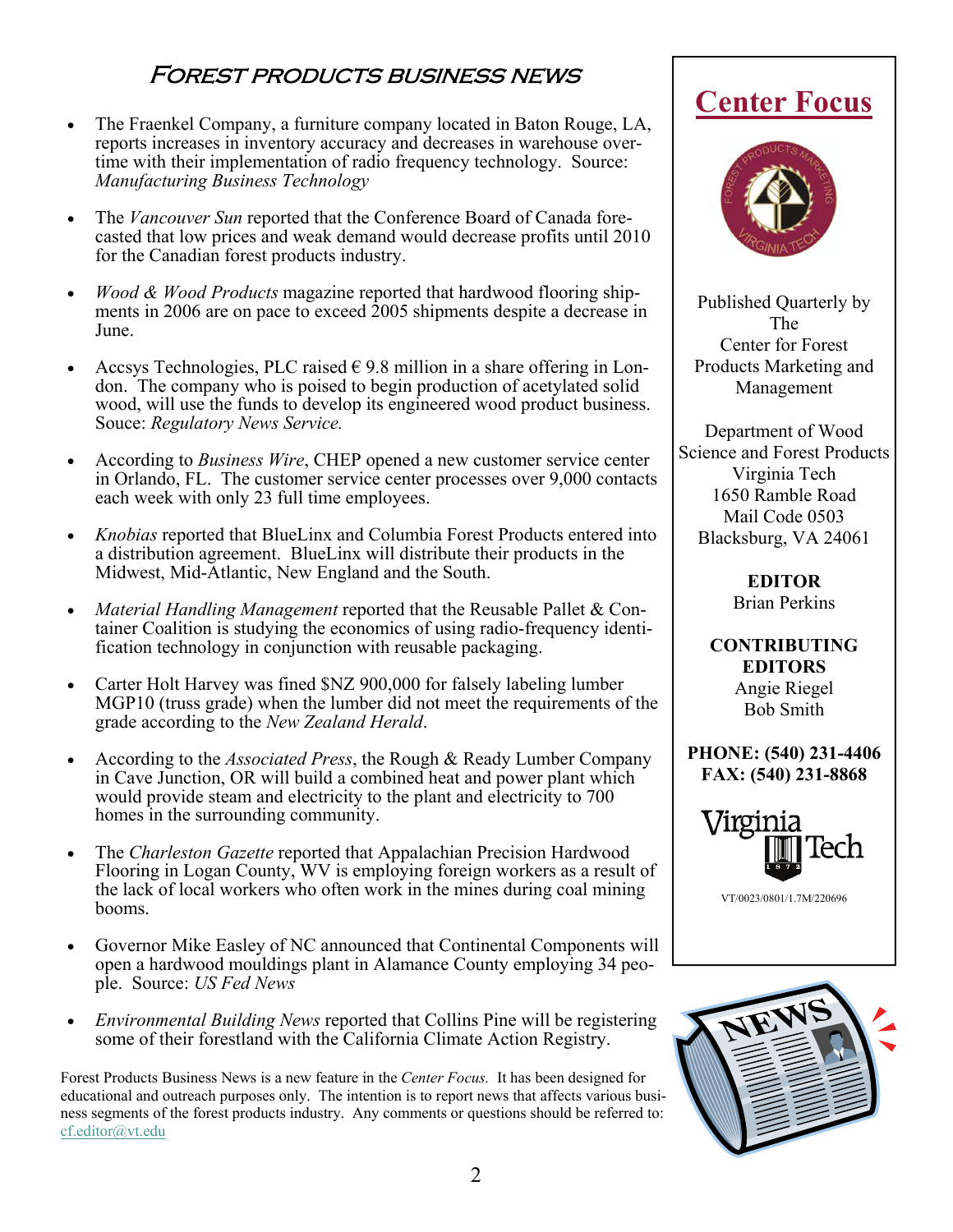#### **What is Green Building?**

Green building is an international movement, comprised of elements from the design, construction, real estate development, facilities maintenance, and environmental toxicology disciplines, which seeks to lessen the environmental impact of the construction and operation of new and existing buildings. The movement began in the late 1980's and early 1990's and today there are more than 30 green building programs nationwide. The largest and most widely ac-



cepted green building program is Leadership in Energy and Environmental Design (LEED®) which was developed by the U.S. Green Building Council (USGBC). LEED® is a tiered rating system that focuses on five areas of environmental performance: site development, water usage, energy efficiency, materials selection, and indoor environmental quality. The LEED<sup>®</sup> program has been criticized for its inherent bias against wood and toward "rapidly renewable materials." Currently, wood must be certified by the Forest Stewardship Council in order to gain a point in the rating system. The USGBC is considering modifications to its ratings system so that it wouldn't be biased against wood. However, some amount of bias would be grandfathered into the rating system without any clear scientific justification (See Bowyer).

 Other rating systems such as The Building Research Establishment's (BRE) EcoHomes recognize multiple certification schemes. The BRE is a British green building rating scheme. The Green Building Initiative's (GBI) Green Globe™ rating system is designed to assess environmental impact of commercial construction. This rating scheme does include credits for multiple wood certification systems. These green building rating schemes give preference to certified wood or recycled wood. The question for forest products companies has been and for some time will continue to be: is this market niche profitable for my company?

 According to a report by BCC research the U.S. market for green building products will total \$22 billion in 2006 and is growing at  $5\%$ <sup>5</sup>. Wood products likely account for a small proportion of this market. However, structural materials account for most of the green building material market. This indicates market opportunities for structural lumber and engineered wood products. Many progressive forest product companies have already incurred the associated costs of certification and this will pay dividends in the form of first mover advantage as the green building market grows.

<sup>&</sup>lt;sup>1</sup> http://cityofmissionviejo.org/depts/cd/green\_building/green\_building\_history.pdf

<sup>2</sup> http://www.usgbc.org/DisplayPage.aspx?CategoryID=19

 $3$  Bowyer J. et al., 2006. Designation of Environmentally Preferable Building Materials: Fundamental Change Needed Within LEED. Dovetail Partners, Inc. http://www.dovetailinc.org

<sup>4</sup> Anonymous, 2006. U.K. Homes Rating System Recognizes FSC and SFI. Environmental Building News. Vol. 15 No. 9. September. 20 p.

<sup>5</sup> http://www.bccresearch.com/env/ENV007A.asp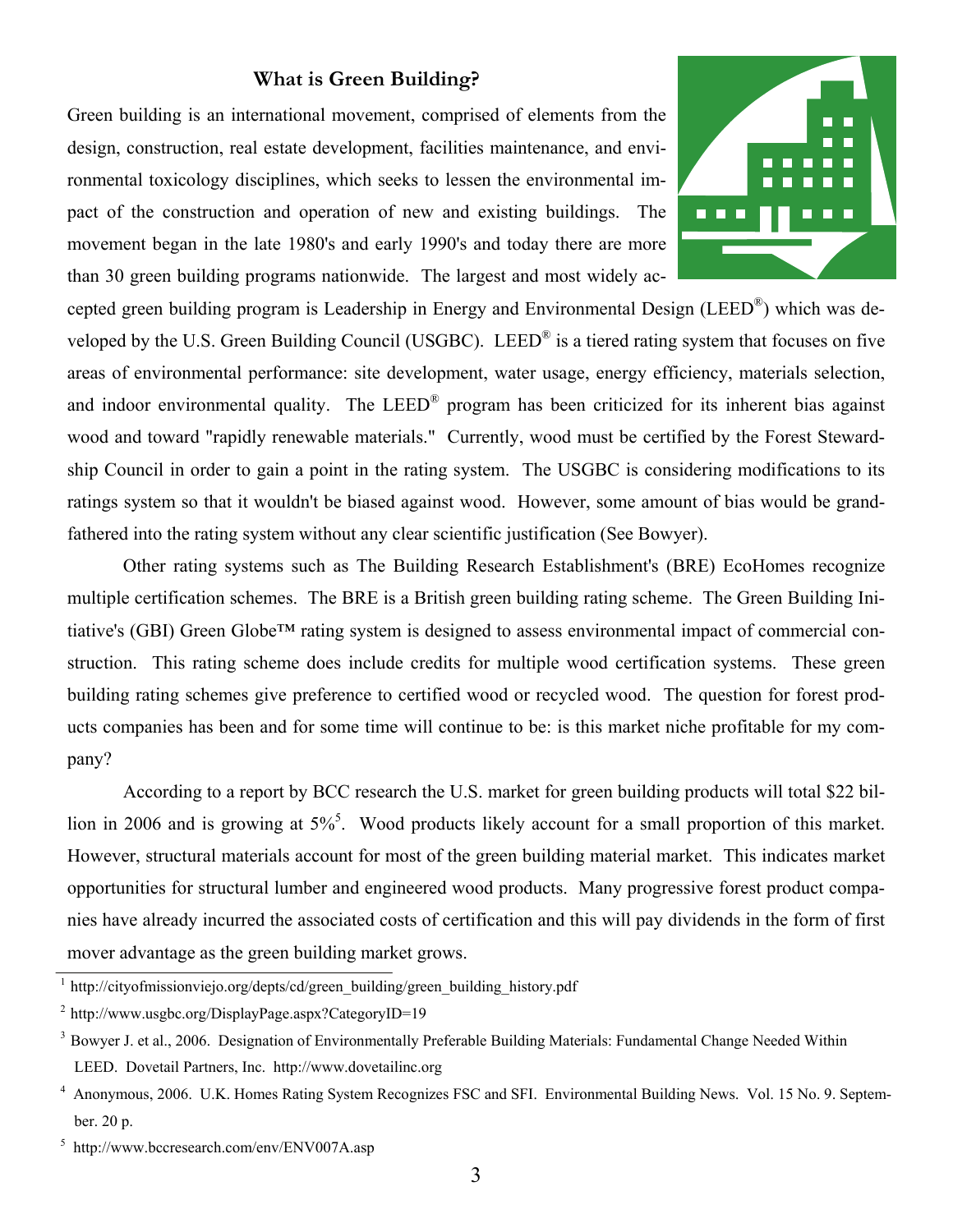# Internship Recapitulation

Editor's Note: Two students from the Department of Wood Science & Forest Products spoke at the Center's annual meeting about their preferences and aversions of their internship experience. One student, Jesse Paris, has supplied a posterior summary. My notes from the meeting indicate that students need a challenging, structured internship program with reasonable housing accommodations.

I am a junior taking the manufacturing systems option in the Department of Wood Science and Forest Products at Virginia Tech. This past summer I had an excellent internship with Atlanta Hardwoods Corporation. The internship was designed to expose students to actual wood products companies, and the day-to-day operations and challenges they face. The internship program also allows companies to evaluate potential future employees before the hiring process following college graduation.

Atlanta Hardwoods has several different companies around the southeast, and specializes in hardwood lumber production as well as importing and exporting of wood products, and specialty mouldings. My internship took place in Northern Georgia at North Georgia Hardwoods and White County Mouldings. I lived on location and worked 6 AM to 4 PM, Monday through Friday. I gained experience with lumber production, including drying and sales, and the manufacturing processes involved with creating decorative mouldings. I learned about the managerial skills necessary to keep fast-paced production operations running efficiently and the marketing skills involved with acquiring and maintaining good customers. The internship program gave me a real world example of the topics I've been learning in my courses, as well as exposure to complex situations no classroom could prepare me for. The greatest thing I can take away from this internship, however, is the head start I have on deciding my career path from this point on, through the help of the internship this past summer.

Jesse Paris

### **Director's Message (continued)**

 Since we know that change is inevitable, a valued friend of the Center, Mark Barford has moved from his role as President of the Appalachian Hardwood Lumber Manufacturers, Inc. to Executive Director of the National Hardwood Lumberman's Association. Tom Inman was promoted to President of AHMI. We wish both men the best in their new positions and look forward to working with them in producing a strong workforce for the industry and promoting the advantages of domestically grown hardwoods.

 On a personal note, I was asked by the Dean to serve as the Interim Associate Dean of Outreach and Extension, while they conduct a national search for a replacement for Dr. Jim Johnson who took a similar position at Oregon State University. I have a strong belief in the Extension mission of our land grant university and I am looking forward to the new challenges. One of the major reasons I joined Virginia Tech 13 years ago, was to be able to work with the wood products industry in my extension and research role. Working with you as supporters of the Center is one of my greatest rewards. I will close with wishing you all the very best of holidays and a great new year. As always, if there is anything I can do please feel free to contact me at any time:  $540-231-9759$  or rsmith $4@$ vt.edu.

Best wishes

Bob